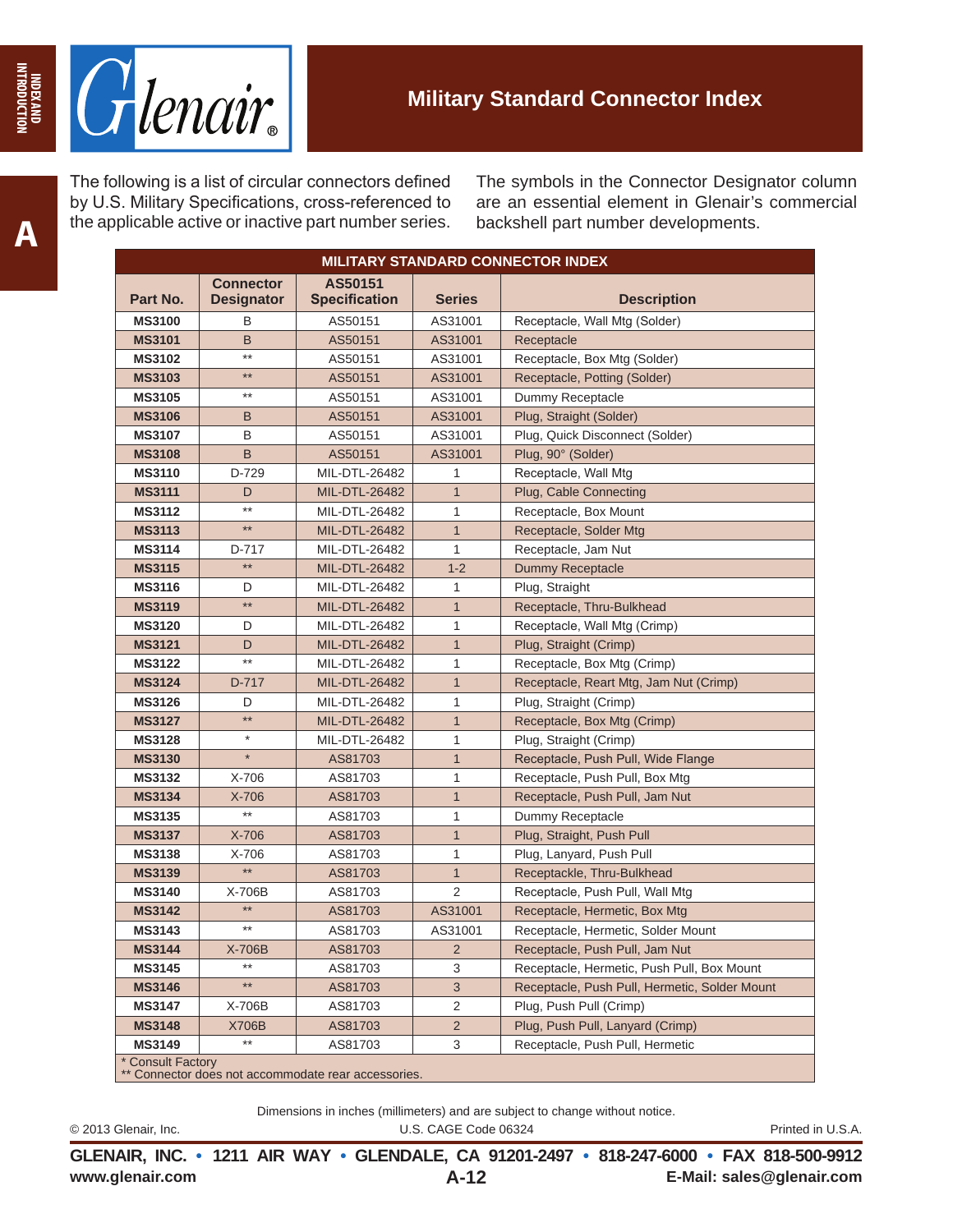

|               |                                       | <b>Military Standard Connector Index</b><br>and Reference Guide |                | Glenair                                         | <b>INDEX AND<br/>INTRODUCTION</b> |
|---------------|---------------------------------------|-----------------------------------------------------------------|----------------|-------------------------------------------------|-----------------------------------|
| Part No.      | <b>Connector</b><br><b>Designator</b> | <b>Specification</b>                                            | <b>Series</b>  | <b>Description</b>                              |                                   |
| <b>MS3400</b> | A                                     | AS50151                                                         | AS34001        | Receptacle, Wall Mtg                            |                                   |
| <b>MS3401</b> | A                                     | AS50151                                                         | AS34001        | Receptacle, Cable Connecting                    | A                                 |
| <b>MS3402</b> | $^{\star\star}$                       | AS50151                                                         | AS34001        | Receptacle, Box Mtg                             |                                   |
| <b>MS3404</b> | Α                                     | AS50151                                                         | AS34001        | Receptacle, Jam Nut                             |                                   |
| <b>MS3406</b> | Α                                     | AS50151                                                         | AS34001        | Plug                                            |                                   |
| <b>MS3408</b> | Α                                     | AS50151                                                         | AS34001        | Plug, $90^\circ$                                |                                   |
| <b>MS3409</b> | A                                     | AS50151                                                         | AS34001        | Plug, $45^\circ$                                |                                   |
| <b>MS3412</b> | A                                     | AS50151                                                         | AS34001        | Receptacle, Wall Mtg                            |                                   |
| <b>MS3424</b> | A                                     | AS81703                                                         | 3              | Receptacle, Push Pull, Wall Mtg                 |                                   |
| <b>MS3440</b> | $**$                                  | MIL-DTL-26482                                                   | $\overline{2}$ | Receptacle, Narrow Flange Mtg (Was M83723/9/10) |                                   |
| <b>MS3442</b> | $***$                                 | MIL-DTL-26482                                                   | 2              | Receptacle, Wide Flange Mtg                     |                                   |
| <b>MS3443</b> | $**$                                  | MIL-DTL-26482                                                   | $\overline{2}$ | Receptacle, Solder Flange Mtg                   |                                   |
| <b>MS3445</b> | $\star$                               | AS81703                                                         | 2              | Plug, push Pull, Rack and Panel Mtg             |                                   |
| <b>MS3446</b> | Α                                     | AS81703                                                         | $\mathbf{3}$   | Plug, Rack and Panel                            |                                   |
| <b>MS3449</b> | **                                    | MIL-DTL-26482                                                   | $\overline{2}$ | Receptacle, Single Hole Mtg                     |                                   |
| <b>MS3450</b> | A                                     | AS50151                                                         | AS34501        | Receptacle, Wall Mtg (Was M83723/9/10)          |                                   |
| <b>MS3451</b> | A                                     | AS50151                                                         | AS34501        | Receptacle, Cable Connecting (Was M83723/19/20) |                                   |
| <b>MS3452</b> | $***$                                 | AS50151                                                         | AS34501        | Receptacle, Box Mtg (Was M83723/21/22)          |                                   |
| <b>MS3454</b> | Α                                     | AS50151                                                         | AS34501        | Receptacle, Jam Nut                             |                                   |
| <b>MS3456</b> | A                                     | AS50151                                                         | AS34501        | Plug, Straight (Was M83723/52/53)               |                                   |
| <b>MS3459</b> | Α                                     | AS50151                                                         | AS34501        | Plug, Straight, Self-Locking (Was M83723/17/18) |                                   |
| <b>MS3463</b> | $\star\star$                          | AS81703                                                         | 3              | Receptacle, Push Pull                           |                                   |
| <b>MS3464</b> | A                                     | AS81703                                                         | 3              | Receptacle, Push Pull, Jam Nut                  |                                   |
| <b>MS3466</b> | $**$                                  | AS81703                                                         | 3              | Receptacle, Push Pull, Hermetic                 |                                   |
| <b>MS3467</b> | A                                     | AS81703                                                         | 3              | Plug, Push Pull                                 |                                   |
| <b>MS3468</b> | Α                                     | AS81703                                                         | $\mathfrak{S}$ | Plug, Push Pull, Lanyard                        |                                   |
| <b>MS3469</b> | $\star\star$                          | AS81703                                                         | 3              | Receptacle, Push Pull, Hermetic, Jam Nut        |                                   |
| <b>MS3470</b> | A                                     | MIL-DTL-26482                                                   | 2              | Receptacle, Narrow Flange Mtg (Was M83723/1/2)  |                                   |
| <b>MS3471</b> | A                                     | MIL-DTL-26482                                                   | 2              | Receptacle, Cable Connecting (Was M83723/7/8)   |                                   |
| <b>MS3472</b> | A                                     | MIL-DTL-26482                                                   | $\overline{2}$ | Receptacle, Wide Flange Mtg (Was M83723/3/4))   |                                   |
| <b>MS3473</b> | $^{\star\star}$                       | MIL-DTL-26482                                                   | 2              | Receptacle, Solder Mtg, Hermetic                |                                   |
| <b>MS3474</b> | A                                     | MIL-DTL-26482                                                   | $\overline{2}$ | Receptacle, Rear Mtg, Jam Nut (Was M83723/5/6)  |                                   |
| <b>MS3475</b> | Α                                     | MIL-DTL-26482                                                   | $\overline{2}$ | Plug, RFI Shielded (Was M83723/42/43)           |                                   |

**GLENAIR, INC. • 1211 AIR WAY • GLENDALE, CA 91201-2497 • 818-247-6000 • FAX 818-500-9912**

Dimensions in inches (millimeters) and are subject to change without notice. © 2013 Glenair, Inc. U.S. CAGE Code 06324 Printed in U.S.A.

**MS3476** A MIL-DTL-26482 2 Plug, Straight, (Was M83723/13/14) **MS3477** \*\* MIL-DTL-26482 2 Receptacle, Hermetic, Box Mtg

**MS17343** C MIL-DTL-22992 R Receptacle, Wall Mtg **MS17344** | C | MIL-DTL-22992 | R | Plug, Straight

MS17345 | C | MIL-DTL-22992 | R | Plug, Cable Connecting **MS17346** C MIL-DTL-22992 R Receptacle, Box Mtg **MS17347** C MIL-DTL-22992 R Receptacle, Jam Nut

**MS18062** \*\* MIL-DTL-22992 R Dummy Receptacle **MS20026** \* | MIL-DTL-27599 Receptacle, Wall Mtg, Solder

**MS20029 \*\*** MIL-DTL-27599 Receptacle, Jam Nut Mtg

**MS20027** \* | MIL-DTL-27599 Receptacle, Line **MS20028 \*** MIL-DTL-27599 **Plug, Straight** 

\* Consult Factory \*\* Connector does not accommodate rear accessories.

**MS17348** | C | MIL-DTL-22992 | R | Receptacle, Jam Nut, Box Mtg

**MS3479 \*\*** MIL-DTL-26482 **2** Receptacle, Hermetic, Rear Mtg, Jam Nut

**A-13**

**www.glenair.com E-Mail: sales@glenair.com**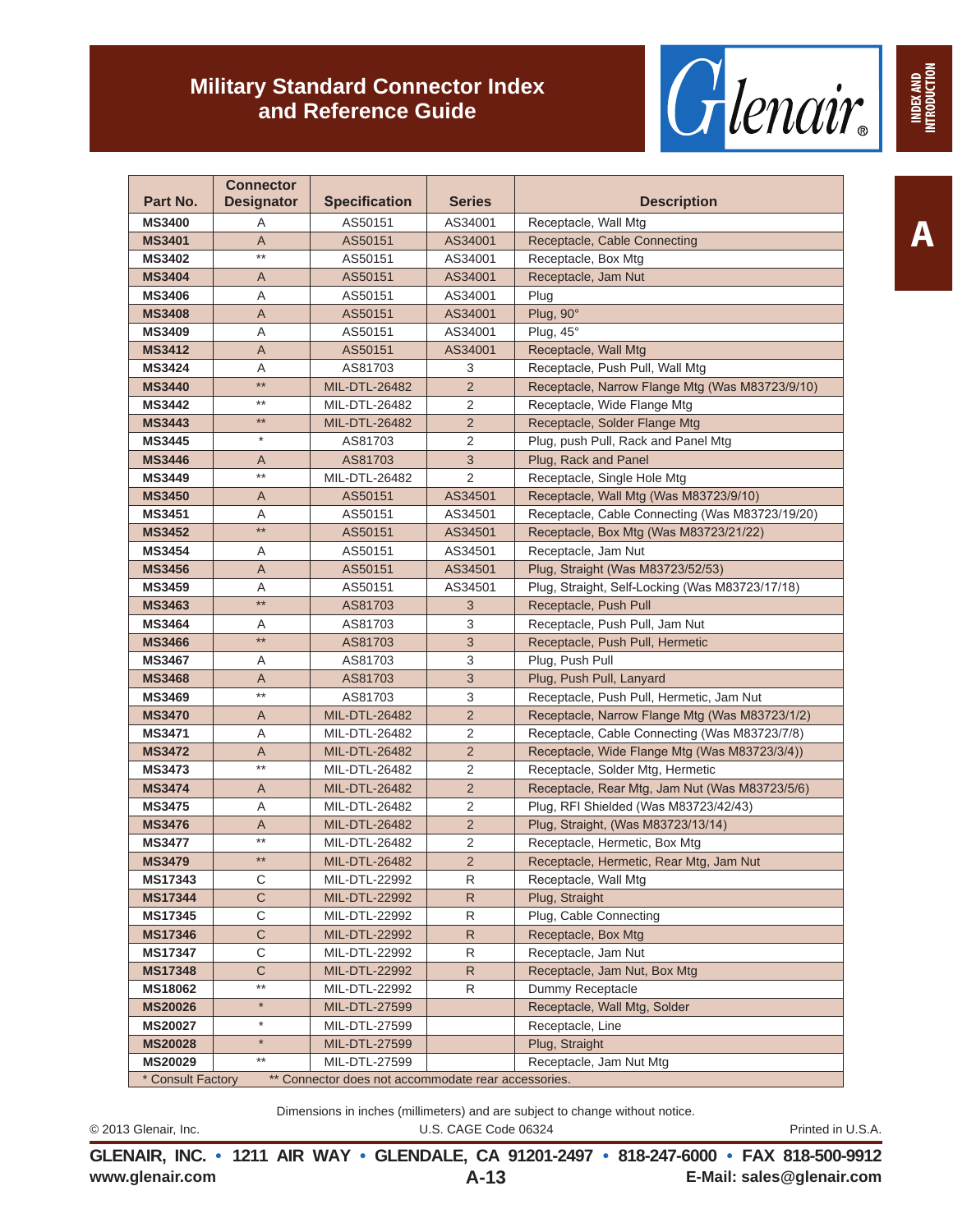

| Part No.                         | <b>Connector</b><br><b>Designator</b> | <b>Specification</b>                                | <b>Series</b>                                             | <b>Description</b>                   |
|----------------------------------|---------------------------------------|-----------------------------------------------------|-----------------------------------------------------------|--------------------------------------|
|                                  |                                       |                                                     |                                                           |                                      |
| <b>MS20030</b>                   | $***$                                 | MIL-DTL-27599                                       |                                                           | Receptacle, Box Mtg, Hermetic        |
| MS20031                          | $***$                                 | <b>MIL-DTL-27599</b>                                |                                                           | Receptacle, Jam Nut, Hermetic        |
| <b>MS20032</b>                   | $\star$                               | MIL-DTL-27599                                       |                                                           | Receptacle, Solder Mtg, Hermetic     |
| <b>MS20034</b>                   | $\star$                               | MIL-DTL-27599                                       |                                                           | Receptacle, Wall Mtg                 |
| <b>MS20035</b>                   |                                       | MIL-DTL-27599                                       |                                                           | Receptacle, Box Mtg                  |
| <b>MS24264</b><br><b>MS24265</b> | E<br>E                                | MIL-DTL-26500                                       | F, G & R<br>F, G & R                                      | Receptacle, Flange Mtg               |
| <b>MS24266</b>                   | E                                     | MIL-DTL-26500                                       |                                                           | Receptacle, Single Hole Mtg          |
| MS25183                          | $***$                                 | MIL-DTL-26500<br>AS50151                            | F, G & R<br>AMS31001                                      | Plug, Straight<br>Plug, Potting Seal |
| <b>MS27034</b>                   | $***$                                 | MIL-DTL-26500                                       |                                                           | Receptacle, Hermetic, Solder Mtg     |
| <b>MS27334</b>                   | $\star$                               | MIL-DTL-27599                                       |                                                           | Receptacle, Wall Mtg                 |
| <b>MS27335</b>                   | $***$                                 | MIL-DTL-27599                                       |                                                           | Receptacle, Box Mtg                  |
| <b>MS27336</b>                   | $\star$                               | MIL-DTL-27599                                       |                                                           | Plug, Straight                       |
| <b>MS27337</b>                   | $\star$                               | MIL-DTL-27599                                       |                                                           | Receptacle, Jam Nut                  |
| <b>MS27338</b>                   | $\star$                               | MIL-DTL-27599                                       |                                                           | Receptacle, Wall Mtg, Hermetic       |
| <b>MS27339</b>                   | $***$                                 | MIL-DTL-27599                                       |                                                           | Receptacle, Box Mtg, Hermetic        |
| <b>MS27340</b>                   | $***$                                 | MIL-DTL-27599                                       |                                                           | Receptacle, Jam Nut Mtg, Hermetic    |
| <b>MS27341</b>                   | $***$                                 | MIL-DTL-27599                                       |                                                           | Receptacle, Solder Mtg, Hermetic     |
| <b>MS27466</b>                   | F                                     | MIL-DTL-38999                                       | I                                                         | Receptacle, Wall Mtg                 |
| <b>MS27467</b>                   | F.                                    | MIL-DTL-38999                                       | $\mathsf{I}$                                              | Plug, Straight                       |
| <b>MS27468</b>                   | F                                     | MIL-DTL-38999                                       | I                                                         | Receptacle, Jam Nut                  |
| <b>MS27469</b>                   | $***$                                 | MIL-DTL-38999                                       | I                                                         | Receptacle, Wall Mtg, Hermetic       |
| <b>MS27470</b>                   | $***$                                 | MIL-DTL-38999                                       | T                                                         | Receptacle, Jam Nut, Hermetic        |
| <b>MS27471</b>                   | $***$                                 | MIL-DTL-38999                                       | ı                                                         | Receptacle, Solder Mtg, Hermetic     |
| <b>MS27472</b>                   | F                                     | MIL-DTL-38999                                       | Ш                                                         | Receptacle, Wall Mtg                 |
| <b>MS27473</b>                   | F                                     | MIL-DTL-38999                                       | Ш                                                         | Plug, Straight                       |
| <b>MS27474</b>                   | F                                     | MIL-DTL-38999                                       | Ш                                                         | Receptacle, Jam Nut                  |
| <b>MS27475</b>                   | F                                     | MIL-DTL-38999                                       | Ш                                                         | Receptacle, Wall Mtg                 |
| <b>MS27476</b>                   | $***$                                 | MIL-DTL-38999                                       | Ш                                                         | Receptacle, Box Mtg, Hermetic        |
| <b>MS27477</b>                   | $***$                                 | MIL-DTL-38999                                       | Ш                                                         | Receptacle, Jam Nut, Hermetic        |
| <b>MS27478</b>                   | $***$                                 | MIL-DTL-38999                                       | Ш                                                         | Receptacle, Solder Mtg, Hermetic     |
| <b>MS27479</b>                   | F                                     | MIL-DTL-38999                                       | II.                                                       | Inactive Use MS27472                 |
| <b>MS27480</b>                   | F                                     | MIL-DTL-38999                                       | Ш                                                         | Inactive Use MS27473                 |
| <b>MS27481</b>                   | F                                     | MIL-DTL-38999                                       | $\mathbf{II}$                                             | Inactive Use MS27474                 |
| <b>MS27482</b>                   | F                                     | MIL-DTL-38999                                       | $\mathbf{H}$                                              | Inactive Use MS27475                 |
| <b>MS27483</b>                   | $***$                                 | MIL-DTL-38999                                       | Ш                                                         | Inactive Use MS27477                 |
| <b>MS27484P</b>                  | $***$                                 | MIL-DTL-38999                                       | Ш                                                         | Plug, Straight                       |
| MS27484T                         | F<br>$***$                            | MIL-DTL-38999                                       | Ш.                                                        | Plug, Straight                       |
| <b>MS27496</b>                   |                                       | MIL-DTL-38999                                       | L                                                         | Receptacle, Box Mtg                  |
| <b>MS27497</b>                   | F                                     | MIL-DTL-38999                                       | Ш                                                         | Receptacle, Back Panel Wall Mtg      |
| MS27498<br><b>MS27499</b>        | F<br>**                               | MIL-DTL-38999                                       | L<br>$\mathbf{  }$                                        | Plug, 90°<br>Receptacle, Box Mtg     |
| <b>MS27500</b>                   | F                                     | MIL-DTL-38999<br>MIL-DTL-38999                      | Ш                                                         | Inactive See MS27473                 |
| <b>MS27503</b>                   | $***$                                 | MIL-DTL-38999                                       | $\label{eq:1} \prod_{i=1}^n \mathbb{I}^i_{\mathcal{M}_i}$ | Inactive See MS27478                 |
| <b>MS27504</b>                   | $***$                                 | MIL-DTL-38999                                       | Ш                                                         | Inactive See MS27499                 |
| M81511/23                        | J                                     | AS81511                                             | $\mathbf{1}$                                              | Receptacle, Jam Nut                  |
| M81511/24                        | $^{\star\star}$                       | AS-81511                                            | 1                                                         | Receptacle, Jam Nut                  |
| * Consult Factory                |                                       | ** Connector does not accommodate rear accessories. |                                                           |                                      |

Dimensions in inches (millimeters) and are subject to change without notice.

© 2013 Glenair, Inc. U.S. CAGE Code 06324 Printed in U.S.A.

**www.glenair.com E-Mail: sales@glenair.com GLENAIR, INC. • 1211 AIR WAY • GLENDALE, CA 91201-2497 • 818-247-6000 • FAX 818-500-9912 A-14**

**INDEX AND INTRODUCTION**

**MOLLONGOBLANI**<br>GNY X3GNI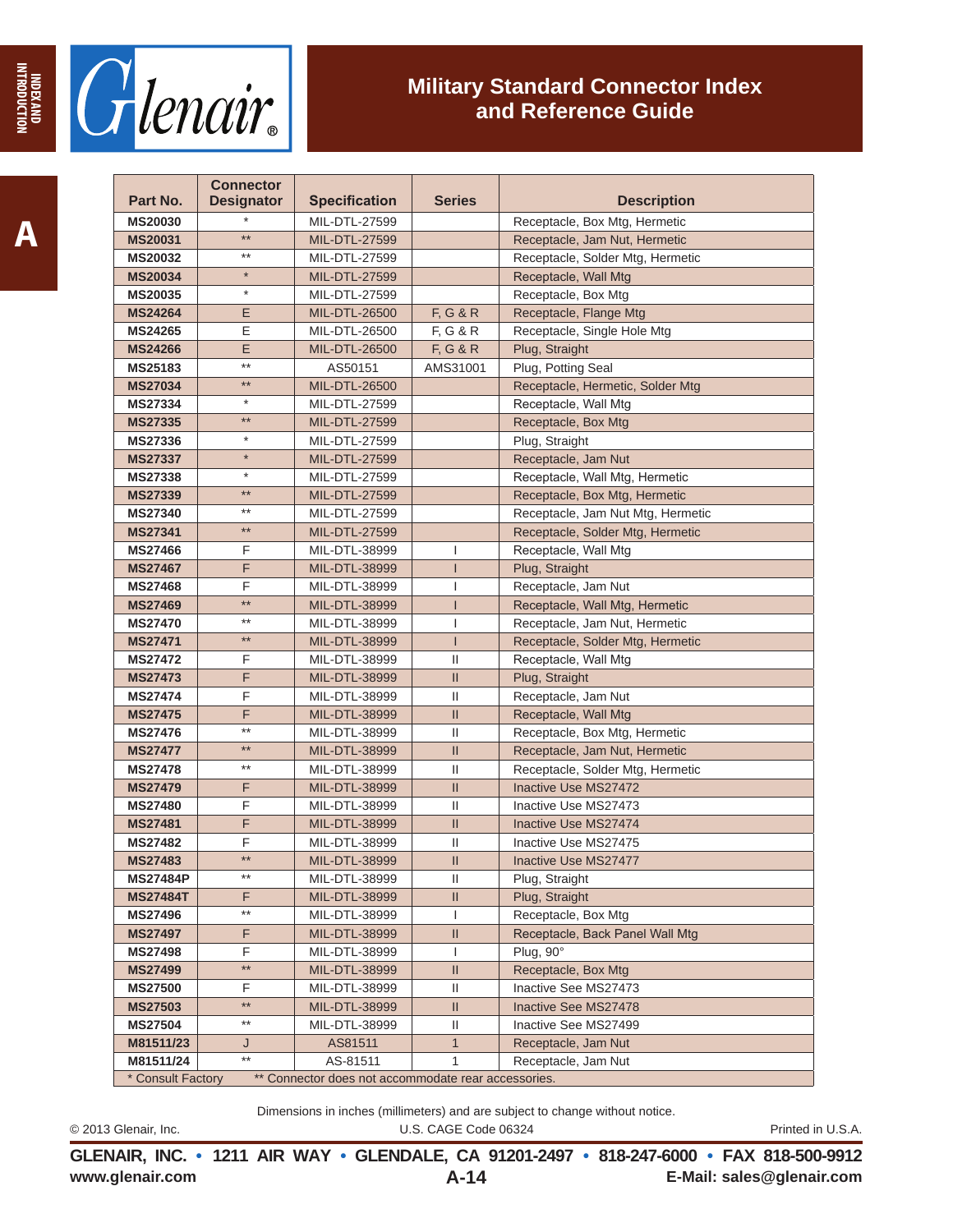

| Part No.                                                                 | <b>Connector</b><br><b>Designator</b> | <b>Specification</b> | <b>Series</b> | <b>Description</b>                    |  |
|--------------------------------------------------------------------------|---------------------------------------|----------------------|---------------|---------------------------------------|--|
| <b>MS27505</b>                                                           | $***$                                 | MIL-DTL-38999        | T             | Receptacle, Back Panel Box Mtg        |  |
| <b>MS27508</b>                                                           | $***$                                 | MIL-DTL-38999        | $\mathbf{II}$ | Receptacle, Back Panel Box Mtg        |  |
| MS27513                                                                  | $***$                                 | MIL-DTL-38999        | Ш             | Receptacle, Box Mtg                   |  |
| <b>MS27515</b>                                                           | F                                     | MIL-DTL-38999        | L             | Inactive Use MS27656                  |  |
| MS27613                                                                  | $E - 710$                             | MIL-DTL-26500K       |               | Receptacle, Panel Mtg                 |  |
| <b>MS27614</b>                                                           | $E - 710$                             | MIL-DTL-26500K       |               | Receptacle, D-Hole Mtg                |  |
| <b>MS27615</b>                                                           | $E - 710$                             | MIL-DTL-26500K       |               | Plug, Straight                        |  |
| <b>MS27652</b>                                                           | F                                     | MIL-DTL-38999        |               | Inactive Use MS27466                  |  |
| <b>MS27653</b>                                                           | F                                     | MIL-DTL-38999        |               | Inactive Use MS27467                  |  |
| <b>MS27654</b>                                                           | F                                     | MIL-DTL-38999        | ı             | Inactive Use MS27656                  |  |
| <b>MS27656</b>                                                           | F                                     | MIL-DTL-38999        |               | Receptacle, Back Panel, Wall Mtg      |  |
| <b>MS27661</b>                                                           | $F-752$                               | MIL-DTL-38999        | T             | Plug, Lanyard Release                 |  |
| <b>MS27662</b>                                                           | $^{\star\star}$                       | MIL-DTL-38999        | ı             | Receptacle, Thru-Bulkhead             |  |
| <b>MS27664</b>                                                           | $***$                                 | MIL-DTL-38999        | $\mathbf{II}$ | Receptacle, Back-Panel Wall Mtg       |  |
| <b>MS27665</b>                                                           | F                                     | MIL-DTL-38999        | ı             | Plug, Rack & Panel Mtg                |  |
| <b>MS27667</b>                                                           | $**$                                  | MIL-DTL-38999        | $\mathbf{H}$  | Receptacle, Thru-Bulkhead             |  |
| <b>MS90555</b>                                                           | $\star$                               | MIL-DTL-22992        | L             | Receptacle, Wall Mtg                  |  |
| <b>MS90556</b>                                                           | $\star$                               | MIL-DTL-22992        | L             | Plug, Straight                        |  |
| <b>MS90557</b>                                                           | $\star$                               | MIL-DTL-22992        | L             | Plug, Cable Connecting                |  |
| <b>MS90558</b>                                                           | $\star$                               | MIL-DTL-22992        | L             | Receptacle, W/Coupling Ring, Wall Mtg |  |
| M28840/10                                                                | G                                     | MIL-DTL-28840        |               | Receptacle, Wall Mtg                  |  |
| M28840/11                                                                | G                                     | MIL-DTL-28840        |               | Receptacle, Cable Connecting          |  |
| M28840/12                                                                | $^{\star\star}$                       | MIL-DTL-28840        |               | Receptacle, Box Mtg                   |  |
| M28840/14                                                                | G                                     | MIL-DTL-28840        |               | Receptacle, Jam Nut                   |  |
| M28840/16                                                                | G                                     | MIL-DTL-28840        |               | Plug, Straight                        |  |
| D38999/20                                                                | н                                     | MIL-DTL-38999        | III           | Receptacle, Wall Mtg                  |  |
| D38999/21                                                                | $^{\star\star}$                       | MIL-DTL-38999        | Ш             | Receptacle, Hermetic                  |  |
| D38999/23                                                                | $***$                                 | MIL-DTL-38999        | III           | Receptacle, Hermetic, Jam Nut         |  |
| D38999/24                                                                | H                                     | MIL-DTL-38999        | Ш             | Receptacle, Jam Nut                   |  |
| D38999/25                                                                | $**$                                  | MIL-DTL-38999        | III           | Receptacle, Hermetic, Solder Mtg      |  |
| D38999/26                                                                | н                                     | MIL-DTL-38999        | Ш             | Plug, Straight                        |  |
| D38999/27                                                                | $**$                                  | MIL-DTL-38999        | III           | Receptacle, Hermetic, Weld Mtg        |  |
| D38999/29                                                                | $\star$                               | MIL-DTL-38999        | Ш             | Plug, Lanyard Release                 |  |
| D38999/30                                                                | $H-701$                               | MIL-DTL-38999        | III           | Plug, Lanyard Release                 |  |
| D38999/40                                                                | н                                     | MIL-DTL-38999        | IV            | Receptacle, Wall Mtg                  |  |
| D38999/42                                                                | H                                     | MIL-DTL-38999        | IV            | Receptacle, Box Mtg                   |  |
| D38999/44                                                                | H-715                                 | MIL-DTL-38999        | IV            | Receptacle, Jam Nut                   |  |
| D38999/46                                                                | Н                                     | MIL-DTL-38999        | IV            | Plug, Straight, EMI                   |  |
| D38999/47                                                                | Η                                     | MIL-DTL-38999        | IV            | Plug, Straight                        |  |
| M81511/1                                                                 | J                                     | AS81511              | $\sqrt{2}$    | Receptacle, Flange Mtg                |  |
| M81511/2                                                                 | $^{\star\star}$                       | AS81511              | $\sqrt{2}$    | Receptacle, Solder Flange             |  |
| M81511/3                                                                 | J                                     | AS81511              | $\sqrt{2}$    | Receptacle, Jam Nut                   |  |
| M81511/4                                                                 | **                                    | AS81511              | $\sqrt{2}$    | Receptacle, Jam Nut                   |  |
| M81511/5                                                                 | J                                     | AS81511              | $\sqrt{2}$    | Plug, Cable Connecting                |  |
| M81511/6                                                                 | J                                     | AS81511              | $\sqrt{2}$    | Plug                                  |  |
| M81511/21                                                                | J                                     | AS81511              | $\mathbf{1}$  | Receptacle, Flange Mtg                |  |
| M81511/22                                                                | $^{\star\star}$                       | AS81511              | 1             | Receptacle, Solder Flange Mtg         |  |
| * Consult Factory<br>** Connector does not accommodate rear accessories. |                                       |                      |               |                                       |  |

Dimensions in inches (millimeters) and are subject to change without notice.

© 2013 Glenair, Inc. U.S. CAGE Code 06324 Printed in U.S.A.

**www.glenair.com E-Mail: sales@glenair.com GLENAIR, INC. • 1211 AIR WAY • GLENDALE, CA 91201-2497 • 818-247-6000 • FAX 818-500-9912 A-15**

**A**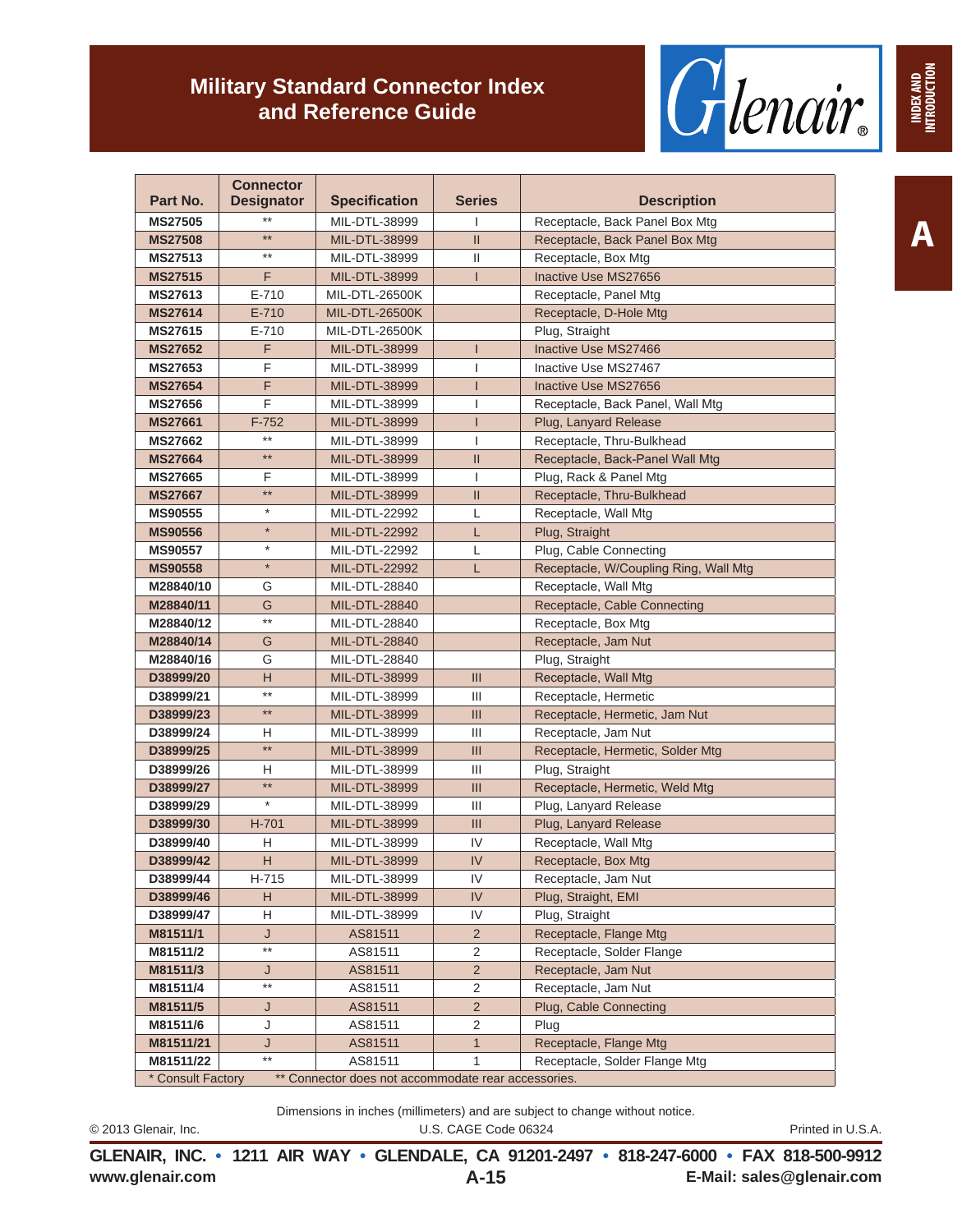

| Part No.          | <b>Connector</b><br><b>Designator</b> | <b>Specification</b>                                | <b>Series</b>  | <b>Description</b>                         |
|-------------------|---------------------------------------|-----------------------------------------------------|----------------|--------------------------------------------|
| M81511/23         | J                                     | AS81511                                             | 1              | Receptacle, Jam Nut                        |
| M81511/24         | $***$                                 | AS81511                                             | $\mathbf{1}$   | Receptacle, Jam Nut                        |
| M81511/25         | J                                     | AS81511                                             | 1              | Receptacle, Cable Connecting               |
| M81511/26         | J                                     | AS81511                                             | $\mathbf{1}$   | Plug                                       |
| M81511/27         | $***$                                 | AS81511                                             | 1              | Receptacle Thru-Bulkhead, Jam Nut          |
| M81511/28         | $***$                                 | AS81511                                             | $\overline{2}$ | Receptacle, Thru-Bulkhead, Single Hole Mtg |
| M81511/31         | J                                     | AS81511                                             | 2              | Receptacle, Flange Mtg                     |
| M81511/32         | J                                     | AS81511                                             | $\overline{2}$ | Receptacle, Jam Nut Mtg                    |
| M81511/33         | J                                     | AS81511                                             | 2              | Recepacle, Cable Connecting                |
| M81511/34         | J                                     | AS81511                                             | $\overline{2}$ | Plug                                       |
| M81511/35         | J                                     | AS81511                                             | 1              | Receptacle, Flange Mtg                     |
| M81511/36         | J                                     | AS81511                                             | $\mathbf{1}$   | Receptacle, Jam Nut                        |
| M81511/37         | J                                     | AS81511                                             | 1              | Receptacle, Cable Connecting               |
| M81511/38         | J                                     | AS81511                                             | $\mathbf{1}$   | Plug                                       |
| M81511/41         | J                                     | AS81511                                             | 3              | Receptacle, Flange Mtg                     |
| M81511/42         | $**$                                  | AS81511                                             | 3              | Receptacle, Solder Flange Mtg              |
| M81511/44         | $***$                                 | AS81511                                             | 3              | Receptacle, Jam Nut                        |
| M81511/45         | J                                     | AS81511                                             | 3              | Receptacle, Cable Connecting               |
| M81511/46         | J                                     | AS81511                                             | 3              | Plug                                       |
| M81511/47         | $***$                                 | AS81511                                             | 3              | Receptacle, Solder Flange Mtg              |
| M81511/48         | $***$                                 | AS81511                                             | 3              | Receptacle, Jam Nut                        |
| M81511/49         | J                                     | AS81511                                             | 3              | Receptacle, Jam Nut                        |
| M81511/50         | $***$                                 | AS81511                                             | $\overline{4}$ | Receptacle, Jam Nut                        |
| M81511/51         | J                                     | AS81511                                             | $\overline{4}$ | Receptacle, Flange Mtg                     |
| M81511/52         | $***$                                 | AS81511                                             | 4              | Receptacle, Solder Flange Mtg              |
| M81511/53         | J                                     | AS81511                                             | $\overline{4}$ | Receptacle, Jam Nut                        |
| M81511/54         | $***$                                 | AS81511                                             | 4              | Receptacle, Jam Nut                        |
| M81511/55         | J                                     | AS81511                                             | $\overline{4}$ | Receptacle, Cable Connecting               |
| M81511/56         | J                                     | AS81511                                             | 4              | Plug                                       |
| M81511/57         | $***$                                 | AS81511                                             | $\overline{4}$ | Receptacle, Solder Flange Mtg              |
| M81582/1          | $\star$                               | MIL-C-81582                                         |                | Receptacle, Single Hole Mtg                |
| M81582/2          | $\star$                               | MIL-C-81582                                         |                | Plug, Lanyard Release                      |
| M83723/1          | Α                                     | MIL-DTL-83723                                       | 1              | Superseded by MS3470                       |
| M83723/2          | Α                                     | MIL-DTL-83723                                       | $\mathsf{I}$   | Superseded by MS3470                       |
| M83723/3          | Α                                     | MIL-DTL-83723                                       | 1              | Superseded by MS3472                       |
| M83723/4          | Α                                     | MIL-DTL-83723                                       |                | Superseded by MS3472                       |
| M83723/5          | Α                                     | MIL-DTL-83723                                       |                | Superseded by MS3474                       |
| M83723/6          | Α                                     | MIL-DTL-83723                                       | $\mathsf{I}$   | Superseded by MS3474                       |
| M83723/7          | Α                                     | MIL-DTL-83723                                       | ı              | Superseded by MS3471                       |
| M83723/8          | Α                                     | MIL-DTL-83723                                       | $\mathsf{I}$   | Superseded by MS3471                       |
| M83723/9          | $***$                                 | MIL-DTL-83723                                       | 1              | Superseded by MS3440                       |
| M83723/10         | **                                    | MIL-DTL-83723                                       | ı              | Superseded by MS3442                       |
| M83723/11         | **                                    | MIL-DTL-83723                                       |                | Superseded by MS3443                       |
| M83723/12         | **                                    | MIL-DTL-83723                                       | 1              | Superseded by MS3443                       |
| M83723/13         | Α                                     | MIL-DTL-83723                                       | I              | Superseded by MS3476                       |
| M83723/14         | Α                                     | MIL-DTL-83723                                       | $\mathsf{I}$   | Superseded by MS3476                       |
| M83723/17         | Κ                                     | MIL-DTL-83723                                       | Ш              | Superseded by MS3451                       |
| * Consult Factory |                                       | ** Connector does not accommodate rear accessories. |                |                                            |

Dimensions in inches (millimeters) and are subject to change without notice.

© 2013 Glenair, Inc. U.S. CAGE Code 06324 Printed in U.S.A.

**www.glenair.com E-Mail: sales@glenair.com GLENAIR, INC. • 1211 AIR WAY • GLENDALE, CA 91201-2497 • 818-247-6000 • FAX 818-500-9912 A-16**

**INDEX AND INTRODUCTION**

**INDITIONER AND**<br>ANA X30MI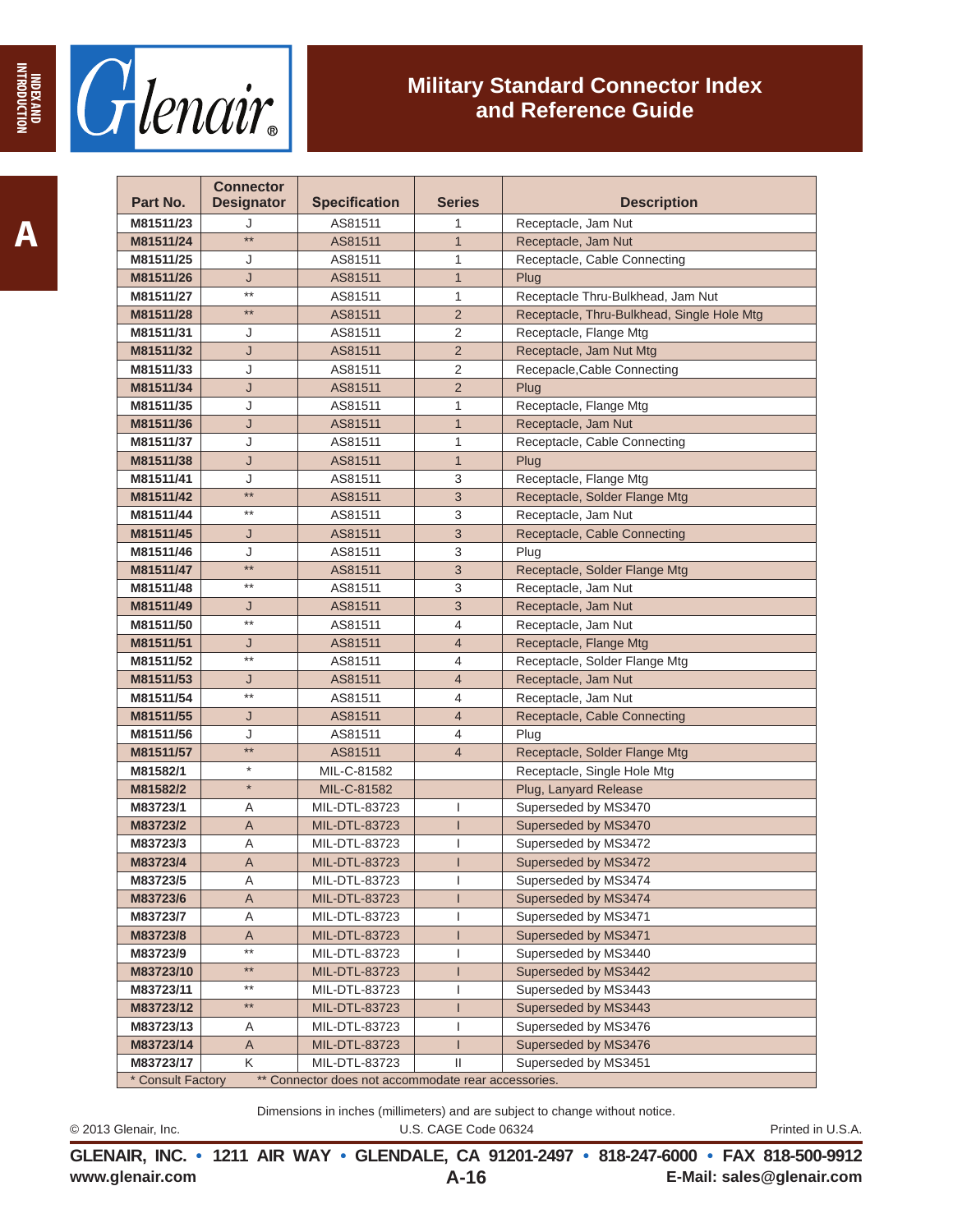

| Part No.       | <b>Connector</b><br><b>Designator</b> | <b>Specification</b>  | <b>Series</b>  | <b>Description</b>                    |
|----------------|---------------------------------------|-----------------------|----------------|---------------------------------------|
| <b>MS27505</b> |                                       | MIL-DTL-38999         |                | Receptacle, Back Panel Box Mtg        |
| <b>MS27508</b> | $***$                                 | MIL-DTL-38999         | $\mathbf{II}$  | Receptacle, Back Panel Box Mtg        |
| MS27513        | $***$                                 | MIL-DTL-38999         | Ш              | Receptacle, Box Mtg                   |
| <b>MS27515</b> | F                                     | MIL-DTL-38999         | L              | Inactive Use MS27656                  |
| <b>MS27613</b> | $E - 710$                             | MIL-DTL-26500K        |                | Receptacle, Panel Mtg                 |
| <b>MS27614</b> | $E - 710$                             | <b>MIL-DTL-26500K</b> |                | Receptacle, D-Hole Mtg                |
| <b>MS27615</b> | $E - 710$                             | MIL-DTL-26500K        |                | Plug, Straight                        |
| <b>MS27652</b> | F                                     | MIL-DTL-38999         |                | Inactive Use MS27466                  |
| <b>MS27653</b> | F                                     | MIL-DTL-38999         |                | Inactive Use MS27467                  |
| <b>MS27654</b> | F                                     | MIL-DTL-38999         | ı              | Inactive Use MS27656                  |
| <b>MS27656</b> | F                                     | MIL-DTL-38999         |                | Receptacle, Back Panel, Wall Mtg      |
| <b>MS27661</b> | $F-752$                               | MIL-DTL-38999         | ı              | Plug, Lanyard Release                 |
| <b>MS27662</b> | $^{\star\star}$                       | MIL-DTL-38999         |                | Receptacle, Thru-Bulkhead             |
| <b>MS27664</b> | $***$                                 | MIL-DTL-38999         | $\mathsf{I}$   | Receptacle, Back-Panel Wall Mtg       |
| <b>MS27665</b> | F                                     | MIL-DTL-38999         | ı              | Plug, Rack & Panel Mtg                |
| <b>MS27667</b> | $***$                                 | MIL-DTL-38999         | $\mathbf{II}$  | Receptacle, Thru-Bulkhead             |
| <b>MS90555</b> | $\star$                               | MIL-DTL-22992         | L              | Receptacle, Wall Mtg                  |
| <b>MS90556</b> | $\star$                               | MIL-DTL-22992         | L              | Plug, Straight                        |
| <b>MS90557</b> | $\star$                               | MIL-DTL-22992         | L              | Plug, Cable Connecting                |
| <b>MS90558</b> | $\star$                               | MIL-DTL-22992         | L              | Receptacle, W/Coupling Ring, Wall Mtg |
| M28840/10      | G                                     | MIL-DTL-28840         |                | Receptacle, Wall Mtg                  |
| M28840/11      | G                                     | MIL-DTL-28840         |                | Receptacle, Cable Connecting          |
| M28840/12      | $^{\star\star}$                       | MIL-DTL-28840         |                | Receptacle, Box Mtg                   |
| M28840/14      | G                                     | MIL-DTL-28840         |                | Receptacle, Jam Nut                   |
| M28840/16      | G                                     | MIL-DTL-28840         |                | Plug, Straight                        |
| D38999/20      | н                                     | MIL-DTL-38999         | III            | Receptacle, Wall Mtg                  |
| D38999/21      | $^{\star\star}$                       | MIL-DTL-38999         | Ш              | Receptacle, Hermetic                  |
| D38999/23      | $**$                                  | MIL-DTL-38999         | III            | Receptacle, Hermetic, Jam Nut         |
| D38999/24      | н                                     | MIL-DTL-38999         | Ш              | Receptacle, Jam Nut                   |
| D38999/25      | $**$                                  | MIL-DTL-38999         | III            | Receptacle, Hermetic, Solder Mtg      |
| D38999/26      | н                                     | MIL-DTL-38999         | Ш              | Plug, Straight                        |
| D38999/27      | $**$                                  | MIL-DTL-38999         | III            | Receptacle, Hermetic, Weld Mtg        |
| D38999/29      | $\star$                               | MIL-DTL-38999         | Ш              | Plug, Lanyard Release                 |
| D38999/30      | H-701                                 | MIL-DTL-38999         | III            | Plug, Lanyard Release                 |
| D38999/40      | H                                     | MIL-DTL-38999         | IV             | Receptacle, Wall Mtg                  |
| D38999/42      | H                                     | MIL-DTL-38999         | IV             | Receptacle, Box Mtg                   |
| D38999/44      | H-715                                 | MIL-DTL-38999         | IV             | Receptacle, Jam Nut                   |
| D38999/46      | Н                                     | MIL-DTL-38999         | IV             | Plug, Straight, EMI                   |
| D38999/47      | Н                                     | MIL-DTL-38999         | IV             | Plug, Straight                        |
| M81511/1       | J<br>$^{\star\star}$                  | AS81511               | $\overline{c}$ | Receptacle, Flange Mtg                |
| M81511/2       |                                       | AS81511               | $\sqrt{2}$     | Receptacle, Solder Flange             |
| M81511/3       | J<br>**                               | AS81511               | $\overline{c}$ | Receptacle, Jam Nut                   |
| M81511/4       |                                       | AS81511               | $\sqrt{2}$     | Receptacle, Jam Nut                   |
| M81511/5       | J                                     | AS81511               | $\overline{2}$ | Plug, Cable Connecting                |
| M81511/6       | J<br>J                                | AS81511<br>AS81511    | $\sqrt{2}$     | Plug<br>Receptacle, Flange Mtg        |
| M81511/21      | $***$                                 |                       | $\mathbf{1}$   | Receptacle, Solder Flange Mtg         |
| M81511/22      |                                       | AS81511               | 1              |                                       |

commodate rear ac

Dimensions in inches (millimeters) and are subject to change without notice.

© 2013 Glenair, Inc. U.S. CAGE Code 06324 Printed in U.S.A.

**www.glenair.com E-Mail: sales@glenair.com GLENAIR, INC. • 1211 AIR WAY • GLENDALE, CA 91201-2497 • 818-247-6000 • FAX 818-500-9912 A-17**

**INDEX AND<br>INTRODUCTION INTRODUCTION**